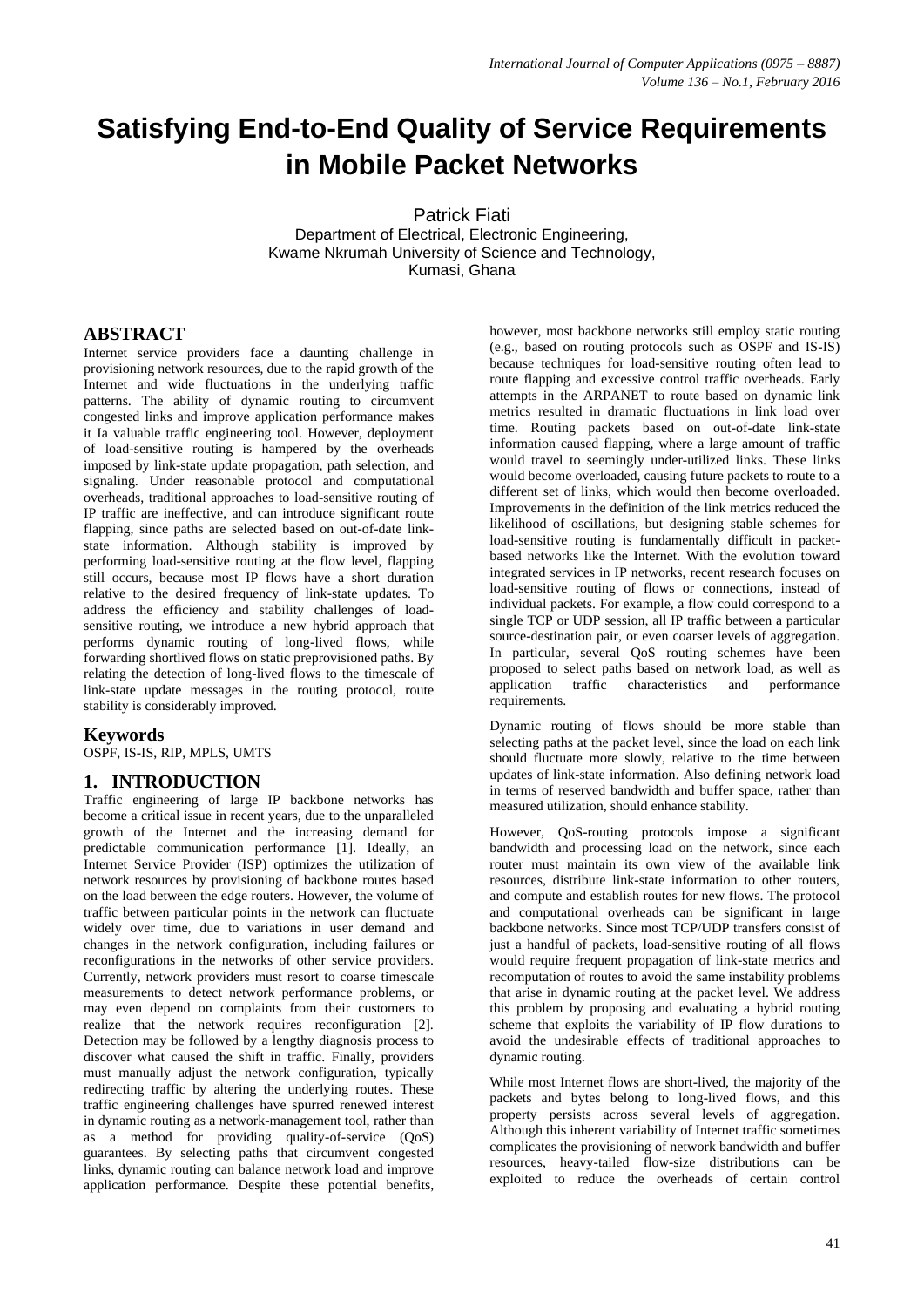*International Journal of Computer Applications (0975 – 8887) Volume 136 – No.1, February 2016*

mechanisms. Most notably in the networking context, variability in flow duration has been the basis of several techniques that reduce router forwarding overheads by establishing hardware switching paths for long-lived flows. These schemes classify arriving packets into flows and apply a trigger (e.g., arrival of some number of packets within a certain time interval) to detect long-lived flows. Then, the router dynamically establishes a shortcut connection that carries the remaining packets of the flow. The shortcut terminates if no packets arrive during a predetermined timeout period (e.g., 60 seconds). Several measurement-based studies have demonstrated that it is possible to limit the setup rate and the number of simultaneous shortcut connections, while forwarding a large fraction of packets on shortcuts. We focus on dynamic routing as a traffic engineering technique that reacts to fluctuations in network load, rather than as a way to provide explicit performance guarantees.

#### **1.1 Questionnaire**

(Q1) In your opinion, which of the following do you think is the best routing protocol in data packet networks such as 3.5G networks.

(a) MPLS (b) OSPF (c) IS-IS (d) RIP

(Q2) Your choice in question (1) is mostly deployed in modern ISPs and 3.5G networks.

(a) 
$$
YES
$$
 (b) NO (c) I don't know

(Q3) Your choice in question (1) has matured a lot and it's a stable technology.

(a) 
$$
YES
$$
 (b) NO (c) I don't know

(Q4) Your choice in question (1) is based on IP and the internet is based on IP.

| (a) YES    | (b) NO | $(c)$ I |
|------------|--------|---------|
| don't know |        |         |

(Q5) The future of your choice in question (1) is ensured for quite a while to come.

(a) 
$$
YES
$$
 (b) NO (c) I don't know

(Q6) Your choice in question (1) can circumvent route flapping and network congestion.

(a) 
$$
YES
$$
 (b) NO (c) I don't know

(Q7) Your choice in question (1) can transport IPv4, IPv6, Ethernet, High Level Data Link Control (HDLC) and other Layer 2 technologies.

(a) 
$$
YES
$$
 (b) NO (c) I don't know

(Q8) Your choice in question (1) outperforms traditional static and dynamic algorithms.

(a) 
$$
YES
$$
 (b) NO (c) I don't know

(Q9) When there are multiple paths in routing, deploying your choice in question (1) is the best option in selecting the shortest path.

(a) 
$$
YES
$$
 (b) NO (c) I don't know

If No , give a reason METHODOLOGY

#### **1.2 Overview**

Surveys are to be conducted in order to collect primary and secondary data, analyse them and determine the best routing protocol to satisfy the end to end quality of service requirement in mobile packet networks such as 3 / 3.5G networks. Secondary data will focus on the advantages and disadvantages as well as the reliability of possible candidate routing protocols. Primary data are to be collected by surveying views of Senior Managers of telecommunication operators in line with this topic. Specifically, a total of 50 respondents are to be randomly selected from MTN to make up the sample. The survey questionnaire is to be structured in the Likert format. Data gathered from this research instrument is then to be analysed and interpreted. Along with primary data, secondary data are to be gathered in the form of published articles and literatures from the Institute of Electrical and Electronic Engineering (IEEE) journals and Association of Computing Machines (ACM) website to support the survey results.

#### **1.3 Results, Discussion and Analysis**

The questionnaire was designed to provide to two analytical approaches. Firstly descriptive statistics were used to analyse data from closed questions which consisted predominantly of nominal level codes. Ordinal level data was obtained from technical managers comments regarding routing protocols, indicating a rank order without quantifiable increments. These were categorised without inferring a quantitative meaning [3]. Charts and tables where appropriate illustrate these data, and descriptive statistics were judged to be the most appropriate for this research due to its size – generalising to a target population through inferential statistics was not appropriate.

Secondly, the qualitative free text was analysed for thematic content and used to evaluate open ended questions, which involves looking for commonalities among participants and assessing relationships within data. Therefore common reasons for selecting the best routing protocol in data network were extracted and compared.

Each response on the questionnaire was coded (where possible) and entered into Microsoft Excel. When the computerised data set was complete, each question was examined separately and frequency of responses displayed in a table. Appropriate information was presented in graph form and cross-tabulated to aid understanding and interpretation [4]. The open ended (qualitative) responses were categorised and responses entered into a spreadsheet in an attempt to categorise responses. Contingency tables (cross tabulation of two ordinal or nominal level variables) were used to identify potential relationships between answers.

## **1.4 Presentation of Results and Discussion**

**Figure 4.1** shows that 40 technical managers chose MPLS as the best routing protocol in data packet networks such as 3.5G, 5 technical managers chose OSPF, 3 chose IS-IS and 2 chose RIP.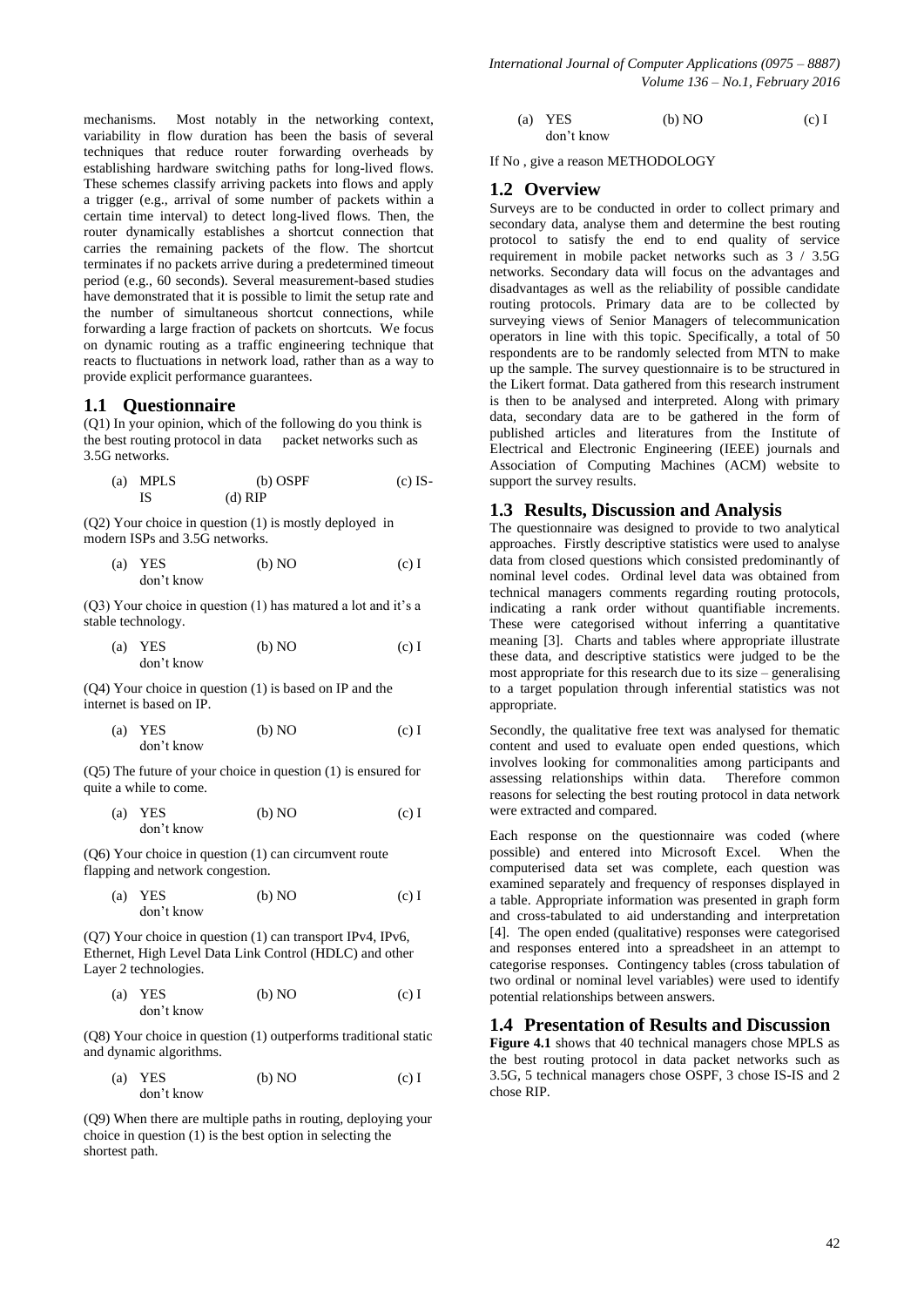

**Figure 4.1 (Q1): The best routing protocol used in data networks such as 3.5G**

**Figure 4.2** shows the respondents answering whether their answer in (Q1) is the most deployed in modern ISPs and 3.5G

networks. Majority of the technical managers answered YES then followed by I don't know and very few answered NO.



**Figure 4.2 (Q2): Your choice (Q1) is mostly deployed in modern ISPs and 3.5G networks.**

**Figure 4.3** shows whether the answered chosen in (Q1) has matured a lot and it is a stable technology. Majority of the respondents (70%) or 35 out of 50 believe their answer to best protocol used in data packet network has really matured and has been tested for several times and it is a stable technology

that can be relied on. 28% answered NO indicating the answer to Q1 is not matured and it not a stable technology. 2% answered I don't know indicating they either don't know or they are not very sure whether their answer to Q1 has matured and it's a stable technology.



**Figure 4.3 (Q3): Your choice in (Q1) has matured a lot and it's a stable technology.**

**Figure 4.4** shows whether the answer chosen in (Q1) is based on Internet Protocol (IP). 47 out of 50 respondents answered YES representing 94%, those who chose I don't know were 3

out of 50 representing 6%, Non of the respondents chose NO indicating 0%.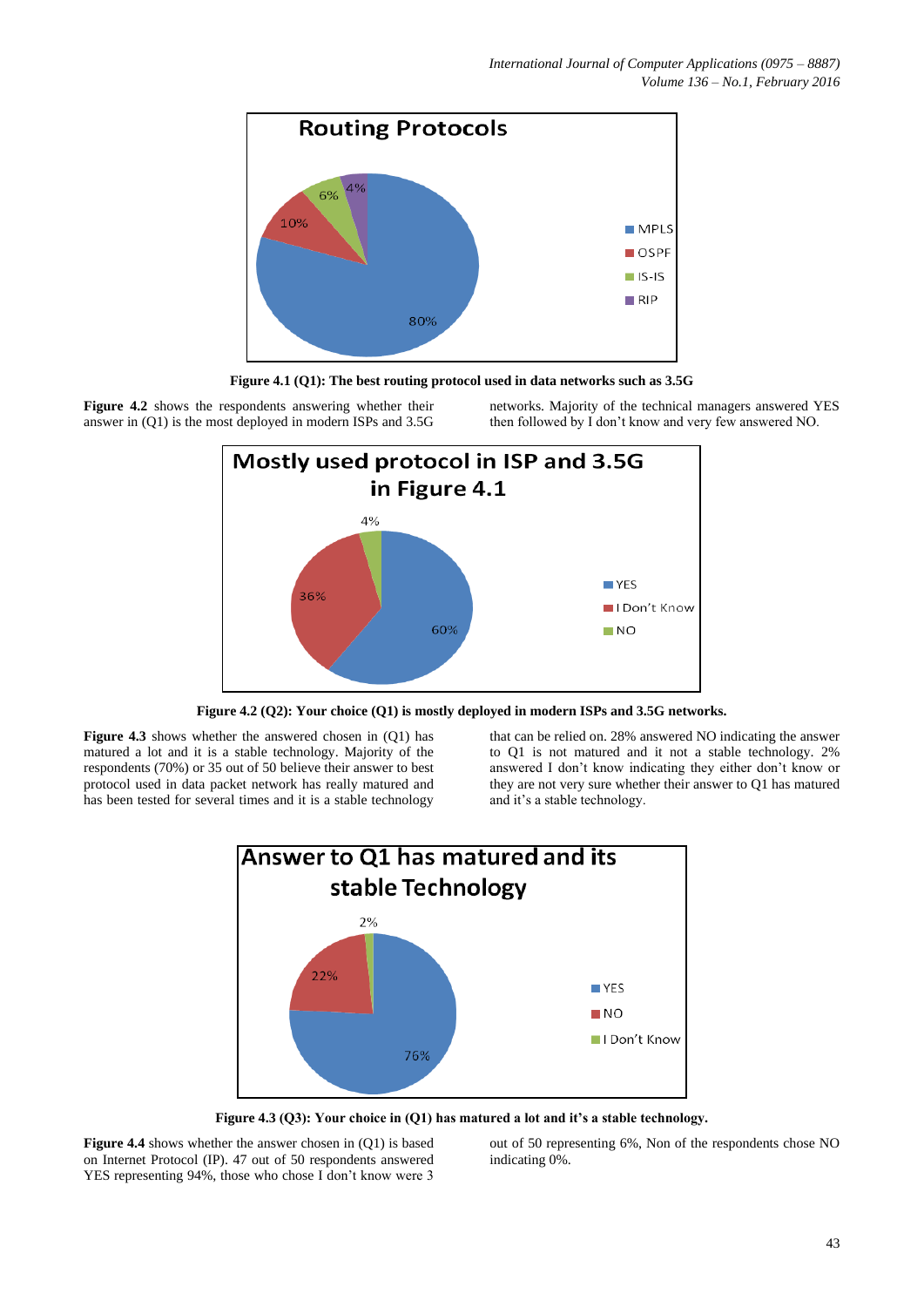

**Figure 4.4 (Q4): Your choice (Q1) is based on IP and the internet is based on IP.**

**Figure 4.5** shows whether the future of the answer to Q1 is ensured for quite a while to come. This was to investigate the respondents view for the future of their answer in Q1, whether they believe will become a well acceptable protocol in the future ahead of the rest. Majority answered YES representing

86% (43 out of 50 respondents) indicating they are sure their of the best routing protocol for data packet network will dominate in the future. 12% answered I don't know and 2% answered NO meaning their answer to Q1 is not future guaranteed.



**Figure 4.5 (Q5): The future of your choice in (Q1) is ensured for quite a while to come and it is reliable.**

**Figure 4.6** Illustrates whether the answer to (Q1) can avoid or circumvent route flapping and network congestion. Majority of the respondents chose YES representing 98% (49 out of 50 respondents) indicating most of the respondents believe that their choice of routing protocol can avoid route flapping and network congestion. 2% answered I don't know while 0% answered NO.



**Figure 4.6 (Q6): Your choice in (Q1) can circumvent route flapping and network congestion.**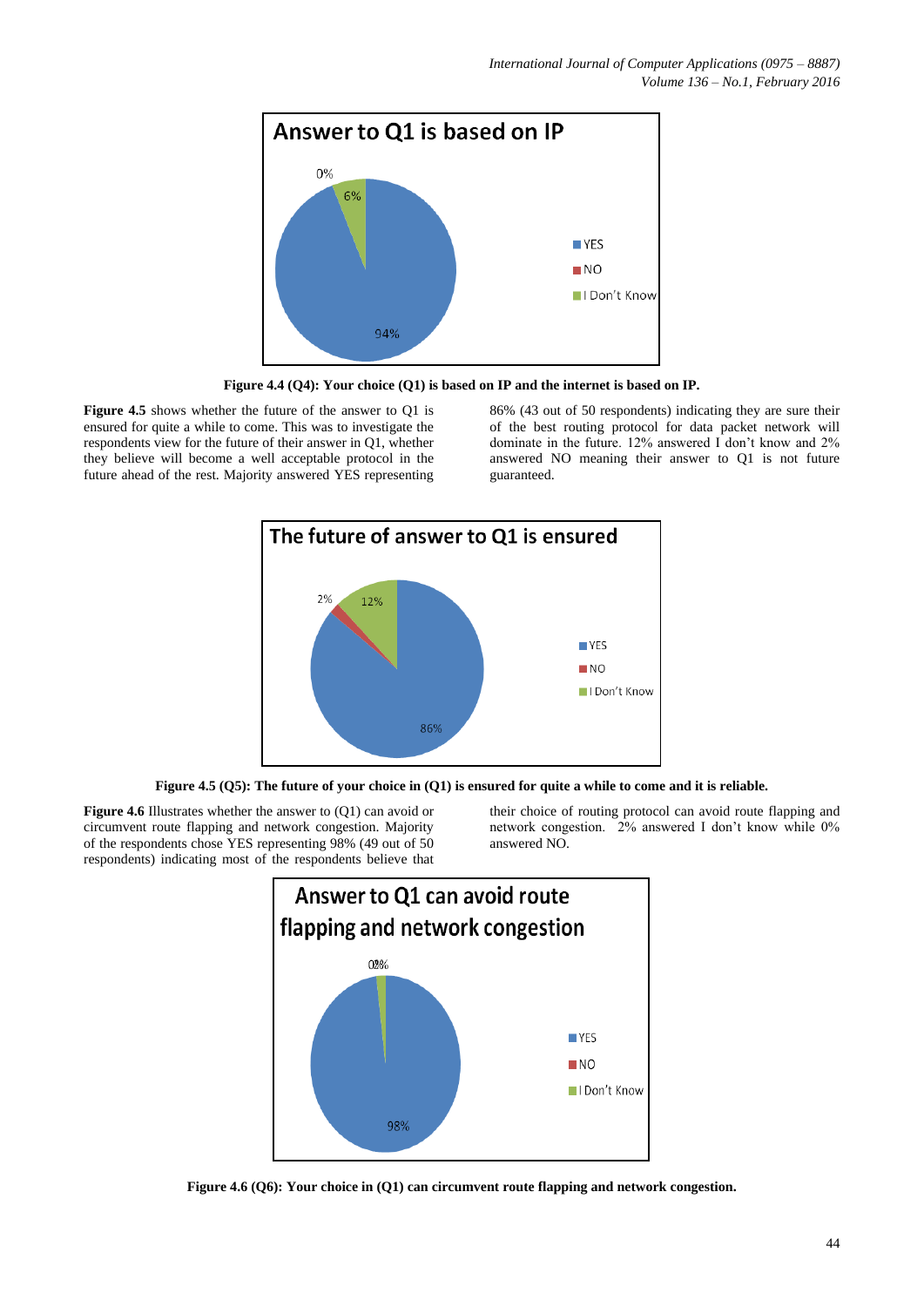**Figure 4.7** show whether the choice in Q1 can transport IPv4, IPv6, Ethernet, High Level Data Link Control (HLDLC) and other layer 2 technologies. 44 out of 50 answered YES (88%) their choice of the best routing protocol in data packet

network can transport IPv4, IPv6, Ethernet, HLDLC and other layer 2 technologies. 4 out 50 respondents (8%) answered I don't know whiles 2 out of 50 respondents answered NO which represents (4%).



**Figure 4.7 (Q7): Your choice in (Q1) can transport IPv4, IPv6, Ethernet, High Level Data Link Control (HDLC) and other Layer 2 technologies.**

**Figure 4.8** demonstrates the choice of answer in Q1 outperforms traditional static and dynamic algorithms. 50 out 50 respondents answered YES representing a 100% total

agreement. Nobody answered for both NO and I don't know which represents 0% each.



**Figure 4.8 (Q8): Your choice in (Q1) outperforms traditional static and dynamic algorithms**

**Figure 4.9** shows whether when there are multiple paths in routing, deploying your choice in (Q1) is the best option in selecting the shortest path. 70% representing 35 out 50 respondents answered YES followed by 24% (12 out of 50 respondents) answered NO and then 6% (3 out of 50) also answered I don't know.



**Figure 4.9 (Q9): When there are multiple paths in routing, deploying your choice in (Q1) is the best option in selecting the shortest path.**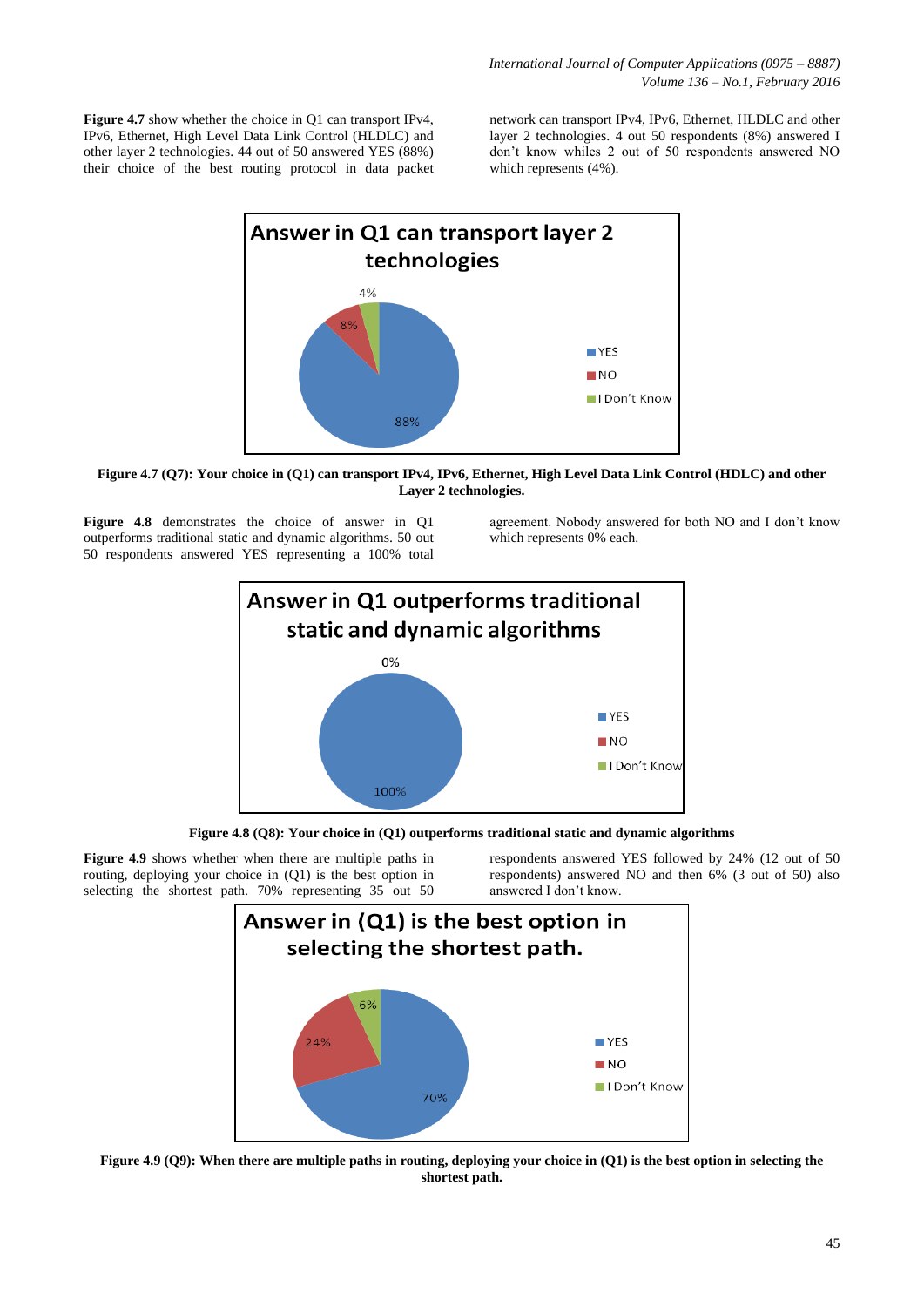### **1.5 Result Analysis**

Results from the respondents indicated that MPLS as their preferred protocol. Many researchers have done a lot of works in the areas of MPLS routing protocols where they came with results that corresponds with that of the respondents in this study. Some studies done by S. Jha and M. Hassan in 2002 [5] showed that MPLS is a label-forwarding scheme which provides a better solution to address the problems faced by present-day networks-speed, scalability, quality-of-service (QoS) management, and traffic engineering. They also showed that, MPLS has emerged as an elegant solution to meet the bandwidth-management and service requirements for next generation IP-based backbone networks. Fabino M*. et al.* [6] in their studies gave the advantages of using MPLS which makes them to dominate in mobile, wireless communication networks.

The purpose of traffic engineering (TE) is to enhance network utilization and to improve the architecture of a network in a systematic way, so that the network becomes robust, adaptive and easy to operate. MPLS has extended routing capabilities that efficiently controls the network traffic by removing congestion and spreading the load over different links. Different route selection algorithm based on MPLS frame work is provided in [7-8]. This corresponds to the results from the respondents where they were asked whether their choice of protocol can circumvent route flapping and network congestion. Majority of them (98%) answered YES. The results also indicated that, majority of the respondents (88%) agreed that their choice of protocol can transport IPv4, IPv6, Ethernet, High Level Data Link Control (HDLC) and other Layer 2 technologies. Some research have also been done to show interoperability and performance evaluation between IPv4 and IPv6 with MPLS. Yunos R. *et al*.[9] conducted research on performance evaluation between IPv4 and IPv6 with Linux MPLS tunnel. MPLS Linux tunneling is used to transport IPv6 data stream over IPv4 network for interoperable IPv4 and IPv6 deployment. The performance metrics such as jitter, datagram/packet loss and bandwidth were measured in both TCP and UPD traffic flow. The experiment test-bed was constructed using virtual machine tool for simulating the IPv4, IPv6, and the MPLS tunneling mechanism. Their study revealed that IPv6 offered better performance than IPv4 in almost all of the testing except in TCP transfer. In addition, MPLS tunnel improved performance in packet transfer for TCP transfer, UDP transfer and bandwidth testing. MPLS which combines the flexibility of Layer3 routing with Layer2 switching is being widely developed. Unfortunately, existing MPLS specifications can only support unicast well, but lack of supporting multicast. The main difficulty in MPLS supporting multicast is how to bind labels to multicast FEC. Zhongshang Zhang et al.[10] in their studies presented a new mechanism for MPLS supporting IP multicast routing protocol. In their proposed mechanism, label distribution is triggered by traffic and not by control messages. This mechanism makes the network's scalability and dynamic property better than the mechanism whose label distribution is triggered by control messages.

Tran Cong et al. [11] also focused their study on interoperability between mobile IPv4 and mobile IPv6. For better QoS services and how their proposal can be applied for large network on Internet, they developed their solution on an MPLS network that is now used for QoS and high-speed core network. In the case of protocol reliability, maturity and stability, 76% answered YES whiles 22% answered NO and 2% answered I don't know for their choice of protocol maturity and stability. For reliability, 86% answered YES 12% answered NO and 2% answered I don't know.

Chen and Oh in 1999 [12] performed some research to examine the reliability of multiprotocol label switching (MPLS) .MPLS is a convergence of various implementations of IP switching using ATM-like "label swapping" to speed up packet forwarding without changes to existing IP routing protocols. An important practical issue is the capability to recover quickly from faults. In their work, they examined distributed methods for fast fault recovery using modified label distribution protocol messages [13]. To maintain and verify service continuity, methods are proposed for traffic and performance monitoring. All these studies showed some level of agreement with our studies.

# **2. CONCLUSION**

Internet Service Providers or 3.5G networks face difficult challenges in engineering large backbone networks due to wide fluctuations in the underlying traffic and increasing user demands for predictable communication performance. Dynamic routing can play an important role in traffic engineering of ISP networks or 3.5G networks, if selecting routes based on load can be made both stable and efficient.

The purpose of traffic engineering (TE) is to enhance network utilization and to improve the architecture of a network in a systematic way, so that the network becomes robust, adaptive and easy to operate. The routing protocols OSPF, IS-IS, RIP and MPLS have been critically studied to determine the best for 3.5G networks.

In addition to this a survey was conducted to get the views of Senior Managers of telcos such as MTN. The results of this exercise suggest that MPLS is the protocol of the future. This is because it satisfies end-to-end QoS requirements in 3.5G mobile packet networks.

MPLS outperforms traditional static and dynamic routing algorithm such as OSPF, IS-IS and RIP. When there are multiple paths in routing, deploying MPLS is the best option in selecting the shortest path. MPLS can circumvent route flapping and network congestion. In addition, it shows that MPLS is robust to inaccuracies in network provisioning and shifts in the offered traffic. The MPLS labels are advertised between routers so that they can build a label-to-label mapping. These labels are attached to the IP packets, enabling the routers to forward the traffic by looking at the label and not the destination IP address. The packets are forwarded by label switching instead of by IP switching.

In conclusion, given the fact that MPLS is based on IP, and the internet is based on IP technology, it seems that the future of MPLS is ensured for quite a while to come. It is therefore recommended that MPLS is the best routing protocol for most 3.5G networks and it is suggested that its Operations and Maintenance as a routing protocol can be studied for future works.

## **2.1 Future Work**

Currently there are no specific mechanisms proposed to address requirements for user and data plane Operations and Maintenance (OAM) for Multi-Protocol Label Switching (MPLS). The main goal is to identify commonly applicable set of requirements for MPLS OAM. Specifically, a set of requirements that apply to most common set of MPLS networks deployed by service providers. These requirements can then be used as a base for network management tool development and to guide the evolution of specified tools, as